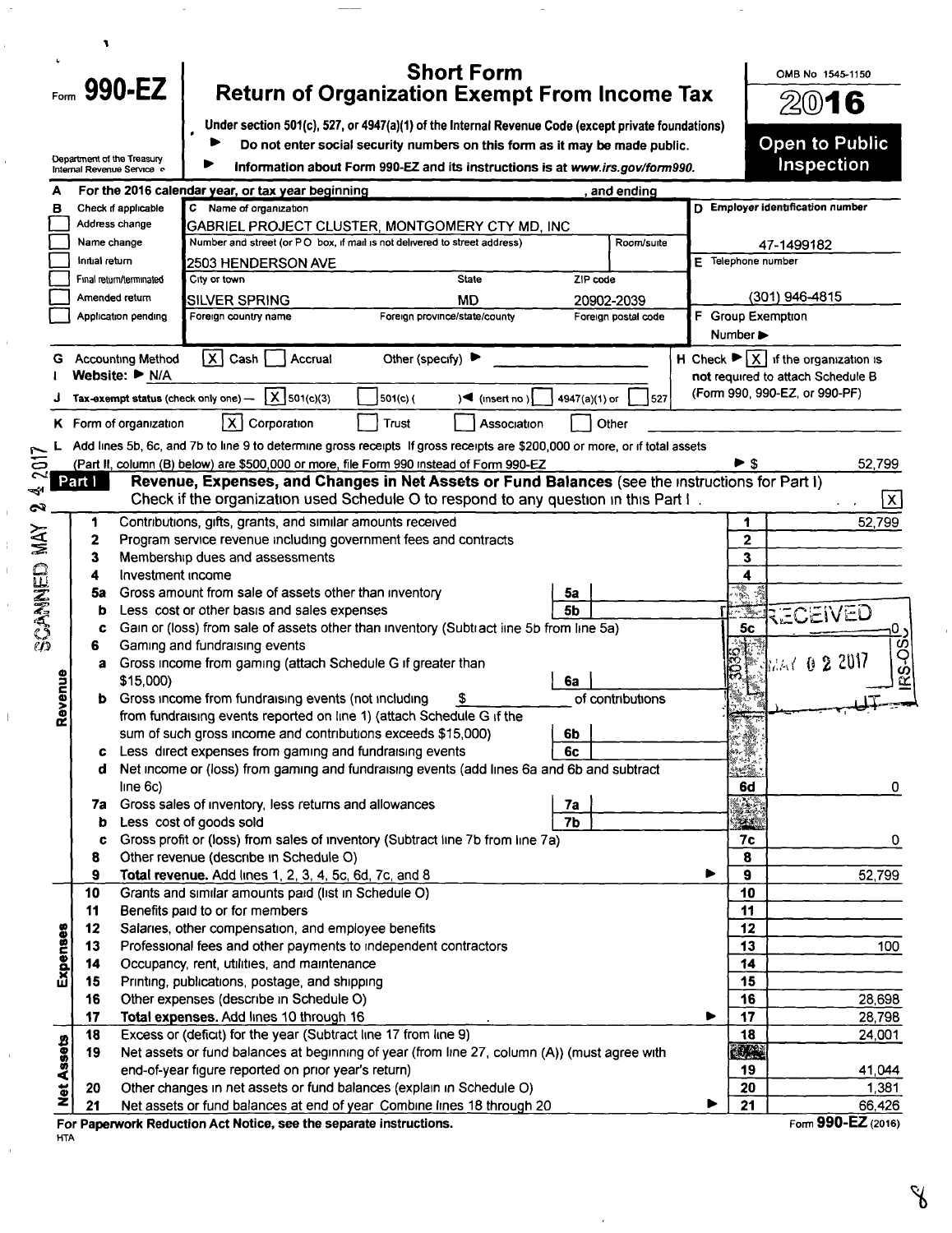|         | Form 990-EZ (2016)<br>GABRIEL PROJECT CLUSTER, MONTGOMERY CTY MD, INC                                                                                                                                                                |                                                      |                                                                                     | 47-1499182                                                                                       |     | Page 2                                             |  |  |  |  |  |
|---------|--------------------------------------------------------------------------------------------------------------------------------------------------------------------------------------------------------------------------------------|------------------------------------------------------|-------------------------------------------------------------------------------------|--------------------------------------------------------------------------------------------------|-----|----------------------------------------------------|--|--|--|--|--|
| Part II | Balance Sheets. (see the instructions for Part II)<br>Check if the organization used Schedule O to respond to any question in this Part II                                                                                           |                                                      |                                                                                     |                                                                                                  |     |                                                    |  |  |  |  |  |
|         |                                                                                                                                                                                                                                      |                                                      |                                                                                     | (A) Beginning of year                                                                            |     | (B) End of year                                    |  |  |  |  |  |
| 22      | Cash, savings, and investments                                                                                                                                                                                                       |                                                      |                                                                                     | 41.044                                                                                           | 22  | 66.426                                             |  |  |  |  |  |
| 23      | Land and buildings                                                                                                                                                                                                                   |                                                      |                                                                                     |                                                                                                  | 23  |                                                    |  |  |  |  |  |
| 24      | Other assets (describe in Schedule O)                                                                                                                                                                                                |                                                      |                                                                                     |                                                                                                  | 24  | 66,426                                             |  |  |  |  |  |
| 25      | <b>Total assets</b><br>25<br>41,044                                                                                                                                                                                                  |                                                      |                                                                                     |                                                                                                  |     |                                                    |  |  |  |  |  |
| 26      | Total liabilities (describe in Schedule O)<br>26<br>27<br>Net assets or fund balances (line 27 of column (B) must agree with line 21)<br>41,044                                                                                      |                                                      |                                                                                     |                                                                                                  |     |                                                    |  |  |  |  |  |
|         | Part III<br>Statement of Program Service Accomplishments (see the instructions for Part III)                                                                                                                                         |                                                      |                                                                                     |                                                                                                  | 27  | 66,426                                             |  |  |  |  |  |
|         | Check if the organization used Schedule O to respond to any question in this Part III                                                                                                                                                |                                                      |                                                                                     |                                                                                                  |     | <b>Expenses</b>                                    |  |  |  |  |  |
|         | What is the organization's primary exempt purpose?                                                                                                                                                                                   | MATERIAL SUPPORT FOR PREGNANT WOMEN                  |                                                                                     |                                                                                                  |     | (Required for section                              |  |  |  |  |  |
|         | Describe the organization's program service accomplishments for each of its three largest program services,                                                                                                                          |                                                      |                                                                                     |                                                                                                  |     | 501(c)(3) and 501(c)(4)<br>organizations, optional |  |  |  |  |  |
|         | as measured by expenses In a clear and concise manner, describe the services provided, the number of                                                                                                                                 |                                                      |                                                                                     |                                                                                                  |     | for others)                                        |  |  |  |  |  |
|         | persons benefited, and other relevant information for each program title                                                                                                                                                             |                                                      |                                                                                     |                                                                                                  |     |                                                    |  |  |  |  |  |
|         | 28 PROVIDE MATERIAL GOODS, SUCH AS DIAPERS, FORMULA, LOTION, WIPES, BOTTLES AND                                                                                                                                                      |                                                      |                                                                                     |                                                                                                  |     |                                                    |  |  |  |  |  |
|         | CLOTHING TO WOMEN BEFORE AND AFTER DELIVERY, APPROXIMATELY 100 CLIENTS                                                                                                                                                               |                                                      |                                                                                     |                                                                                                  |     |                                                    |  |  |  |  |  |
|         |                                                                                                                                                                                                                                      |                                                      |                                                                                     |                                                                                                  |     |                                                    |  |  |  |  |  |
|         | (Grants \$                                                                                                                                                                                                                           | ) If this amount includes foreign grants, check here |                                                                                     |                                                                                                  | 28а | 7.300                                              |  |  |  |  |  |
|         | 29 PROVIDE BABY EQUIPMENT SUCH AS CRIBS, MATTRESSES, STROLLERS & SLEEPERS                                                                                                                                                            |                                                      |                                                                                     |                                                                                                  |     |                                                    |  |  |  |  |  |
|         |                                                                                                                                                                                                                                      |                                                      |                                                                                     |                                                                                                  |     |                                                    |  |  |  |  |  |
|         | (Grants \$                                                                                                                                                                                                                           | If this amount includes foreign grants, check here   |                                                                                     |                                                                                                  | 29а | 5,819                                              |  |  |  |  |  |
|         | 30 PROVIDE GROCERY GIFT CARDS FOR CLIENTS AND THEIR FAMILIES, APPROXIMATELY 100                                                                                                                                                      |                                                      |                                                                                     |                                                                                                  |     |                                                    |  |  |  |  |  |
|         | <b>CLIENTS</b>                                                                                                                                                                                                                       |                                                      |                                                                                     |                                                                                                  |     |                                                    |  |  |  |  |  |
|         |                                                                                                                                                                                                                                      |                                                      |                                                                                     |                                                                                                  |     |                                                    |  |  |  |  |  |
|         | (Grants \$                                                                                                                                                                                                                           | If this amount includes foreign grants, check here   |                                                                                     |                                                                                                  | 30a | 6,721                                              |  |  |  |  |  |
|         | 31 Other program services (describe in Schedule O)                                                                                                                                                                                   |                                                      |                                                                                     |                                                                                                  |     |                                                    |  |  |  |  |  |
|         | (Grants \$                                                                                                                                                                                                                           |                                                      |                                                                                     | ) If this amount includes foreign grants, check here                                             |     |                                                    |  |  |  |  |  |
|         |                                                                                                                                                                                                                                      |                                                      | 31а                                                                                 |                                                                                                  |     |                                                    |  |  |  |  |  |
|         | 32 Total program service expenses. (add lines 28a through 31a)                                                                                                                                                                       |                                                      |                                                                                     |                                                                                                  | 32  | 19,840                                             |  |  |  |  |  |
|         | Part IV<br>List of Officers, Directors, Trustees, and Key Employees (list each one even if not compensated—see the instructions for Part IV)<br>Check if the organization used Schedule O to respond to any question in this Part IV |                                                      |                                                                                     |                                                                                                  |     |                                                    |  |  |  |  |  |
|         | (a) Name and title                                                                                                                                                                                                                   | (b) Average<br>hours per week<br>devoted to position | (c) Reportable<br>compensation<br>(Forms W-2/1099-MISC)<br>(if not paid, enter -0-) | (d) Health benefits,<br>contributions to<br>employee benefit plans,<br>and deferred compensation |     | (e) Estimated amount of<br>other compensation      |  |  |  |  |  |
|         | <b>BUDNE REINKE</b>                                                                                                                                                                                                                  |                                                      |                                                                                     |                                                                                                  |     |                                                    |  |  |  |  |  |
|         | <b>PRESIDENT</b>                                                                                                                                                                                                                     | 10 00<br>Hr/WK                                       | 0                                                                                   |                                                                                                  | 0   | 0                                                  |  |  |  |  |  |
|         | <b>MARVIN SCHUTTLOFFEL</b>                                                                                                                                                                                                           |                                                      |                                                                                     |                                                                                                  |     |                                                    |  |  |  |  |  |
|         | <b>1ST VICE PRESIDENT</b>                                                                                                                                                                                                            | 100<br><b>HIWK</b>                                   | 0                                                                                   |                                                                                                  | 0   | 0                                                  |  |  |  |  |  |
|         | <b>DIANE REINKE</b>                                                                                                                                                                                                                  |                                                      |                                                                                     |                                                                                                  |     |                                                    |  |  |  |  |  |
|         | 2ND VICE PRESIDENT                                                                                                                                                                                                                   | 2 0 0<br><b>HI/WK</b>                                | 0                                                                                   |                                                                                                  | 0   | 0                                                  |  |  |  |  |  |
|         | <b>NATALIE RAY</b>                                                                                                                                                                                                                   |                                                      |                                                                                     |                                                                                                  |     |                                                    |  |  |  |  |  |
|         | <b>SECRETARY</b>                                                                                                                                                                                                                     | 100<br><b>Hr/WK</b>                                  | 0                                                                                   |                                                                                                  | 0   | 0                                                  |  |  |  |  |  |
|         | SANDRA BUFFALANO                                                                                                                                                                                                                     |                                                      |                                                                                     |                                                                                                  |     |                                                    |  |  |  |  |  |
|         | <b>TREASURER</b>                                                                                                                                                                                                                     | 400<br><b>Hr/WK</b>                                  | 0                                                                                   |                                                                                                  | 0   | 0                                                  |  |  |  |  |  |
|         |                                                                                                                                                                                                                                      |                                                      |                                                                                     |                                                                                                  |     |                                                    |  |  |  |  |  |
|         |                                                                                                                                                                                                                                      | Hr/WK                                                |                                                                                     |                                                                                                  |     |                                                    |  |  |  |  |  |
|         |                                                                                                                                                                                                                                      |                                                      |                                                                                     |                                                                                                  |     |                                                    |  |  |  |  |  |
|         |                                                                                                                                                                                                                                      | Hr/WK                                                |                                                                                     |                                                                                                  |     |                                                    |  |  |  |  |  |
|         |                                                                                                                                                                                                                                      | <b>Hr/WK</b>                                         |                                                                                     |                                                                                                  |     |                                                    |  |  |  |  |  |
|         |                                                                                                                                                                                                                                      |                                                      |                                                                                     |                                                                                                  |     |                                                    |  |  |  |  |  |
|         |                                                                                                                                                                                                                                      | <b>Hr/WK</b>                                         |                                                                                     |                                                                                                  |     |                                                    |  |  |  |  |  |
|         |                                                                                                                                                                                                                                      |                                                      |                                                                                     |                                                                                                  |     |                                                    |  |  |  |  |  |
|         |                                                                                                                                                                                                                                      | <b>Hr/WK</b>                                         |                                                                                     |                                                                                                  |     |                                                    |  |  |  |  |  |
|         |                                                                                                                                                                                                                                      |                                                      |                                                                                     |                                                                                                  |     |                                                    |  |  |  |  |  |
|         |                                                                                                                                                                                                                                      | <b>Hr/WK</b>                                         |                                                                                     |                                                                                                  |     |                                                    |  |  |  |  |  |
|         |                                                                                                                                                                                                                                      | <b>Hr/WK</b>                                         |                                                                                     |                                                                                                  |     |                                                    |  |  |  |  |  |

|  |  |  | Form 990-EZ (2016) |
|--|--|--|--------------------|
|--|--|--|--------------------|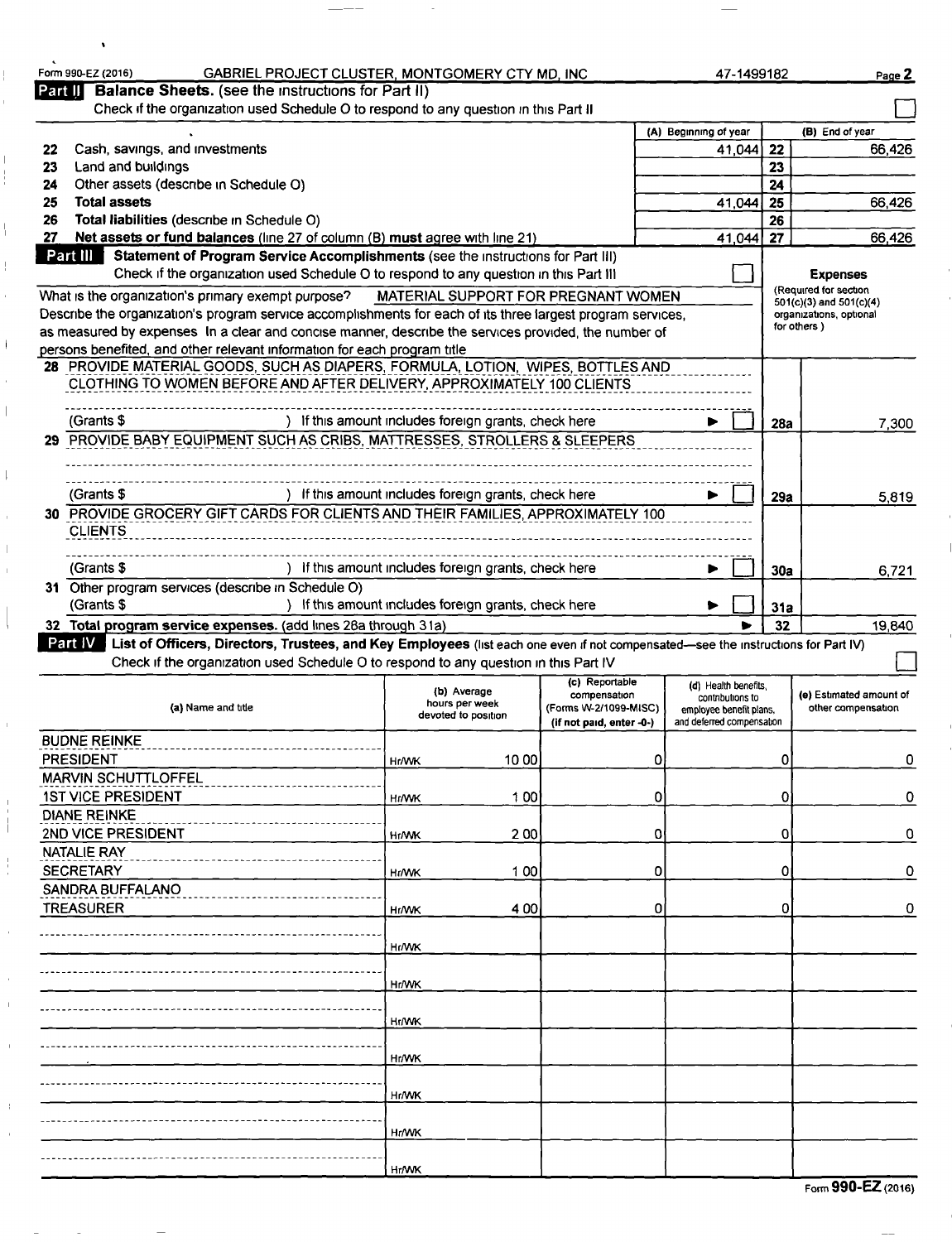|        | Form 990-EZ (2016)<br>GABRIEL PROJECT CLUSTER, MONTGOMERY CTY MD, INC.                                                                                                                                             | 47-1499182            |                | Page 3                            |
|--------|--------------------------------------------------------------------------------------------------------------------------------------------------------------------------------------------------------------------|-----------------------|----------------|-----------------------------------|
| Part V | Other Information (Note the Schedule A and personal benefit contract statement requirements in the<br>instructions for Part V) Check if the organization used Schedule O to respond to any question in this Part V |                       |                |                                   |
|        |                                                                                                                                                                                                                    |                       | <b>Yes</b>     | <b>No</b>                         |
| 33     | Did the organization engage in any significant activity not previously reported to the IRS? If "Yes," provide a<br>detailed description of each activity in Schedule O                                             | 33                    |                | Х                                 |
| 34     | Were any significant changes made to the organizing or governing documents? If "Yes," attach a conformed                                                                                                           |                       |                |                                   |
|        | copy of the amended documents if they reflect a change to the organization's name Otherwise, explain the                                                                                                           |                       |                |                                   |
|        | change on Schedule O (see instructions)                                                                                                                                                                            | 34                    |                | $\mathsf{x}$                      |
| 35 a   | Did the organization have unrelated business gross income of \$1,000 or more during the year from business<br>activities (such as those reported on lines 2, 6a, and 7a, among others)?                            | 35a                   |                | X                                 |
|        | <b>b</b> If "Yes," to line 35a, has the organization filed a Form 990-T for the year? If "No," provide an explanation in Schedule O                                                                                | 35b                   |                |                                   |
|        | c Was the organization a section $501(c)(4)$ , $501(c)(5)$ , or $501(c)(6)$ organization subject to section 6033(e) notice,                                                                                        |                       |                |                                   |
|        | reporting, and proxy tax requirements during the year? If "Yes," complete Schedule C, Part III                                                                                                                     | 35 <sub>c</sub>       |                | X.                                |
| 36     | Did the organization undergo a liquidation, dissolution, termination, or significant disposition of net assets                                                                                                     |                       |                |                                   |
|        | during the year? If "Yes," complete applicable parts of Schedule N                                                                                                                                                 | 36                    |                | X                                 |
| 37 a   | 37a<br>Enter amount of political expenditures, direct or indirect, as described in the instructions                                                                                                                |                       |                | $\mathbb{R}$                      |
| b      | Did the organization file Form 1120-POL for this year?<br>38 a Did the organization borrow from, or make any loans to, any officer, director, trustee, or key employee or were                                     | 37b<br>靈              | r Ber          | x<br>J.                           |
|        | any such loans made in a prior year and still outstanding at the end of the tax year covered by this return?                                                                                                       | 38a                   |                | х                                 |
|        | <b>b</b> If "Yes," complete Schedule L, Part II and enter the total amount involved<br>38b                                                                                                                         |                       |                | 4                                 |
| 39     | Section 501(c)(7) organizations Enter                                                                                                                                                                              |                       |                |                                   |
| a      | Initiation fees and capital contributions included on line 9<br>39a                                                                                                                                                |                       |                |                                   |
| b      | Gross receipts, included on line 9, for public use of club facilities<br>39 <sub>b</sub>                                                                                                                           |                       |                |                                   |
|        | 40 a Section 501(c)(3) organizations Enter amount of tax imposed on the organization during the year ungler<br>section 4911 ▶<br>. section 4912 $\blacktriangleright$<br>, section 4955 $\blacktriangleright$      |                       |                |                                   |
| b      | Section 501(c)(3), 501(c)(4), and 501(c)(29) organizations Did the organization engage in any section 4958                                                                                                         |                       |                |                                   |
|        | excess benefit transaction during the year, or did it engage in an excess benefit transaction in a prior year                                                                                                      |                       |                |                                   |
|        | that has not been reported on any of its prior Forms 990 or 990-EZ? If "Yes," complete Schedule L, Part I                                                                                                          | 40b                   |                |                                   |
| C.     | Section 501(c)(3), 501(c)(4), and 501(c)(29) organizations Enter amount of tax imposed                                                                                                                             |                       |                |                                   |
|        | on organization managers or disqualified persons during the year under sections 4912,                                                                                                                              |                       |                |                                   |
|        | 4955, and 4958<br>d Section 501(c)(3), 501(c)(4), and 501(c)(29) organizations Enter amount of tax on line                                                                                                         |                       |                |                                   |
|        | 40c reimbursed by the organization                                                                                                                                                                                 |                       |                |                                   |
|        | e All organizations At any time during the tax year, was the organization a party to a prohibited tax shelter                                                                                                      |                       |                |                                   |
|        | transaction? If "Yes," complete Form 8886-T                                                                                                                                                                        | 40e                   |                |                                   |
| 41     | List the states with which a copy of this return is filed<br>► MD                                                                                                                                                  |                       |                |                                   |
|        | 42 a The organization's books are in care of $\triangleright$ SANDRA BUFFALANO<br>Telephone no $\blacktriangleright$                                                                                               | $(301)$ 946-5439      |                |                                   |
|        | $ZIP + 4$<br>Located at ▶ 9613 HILL RIDGE DR<br>City KENSINGTON<br>ST MD                                                                                                                                           | 20895-3121            |                |                                   |
|        | <b>b</b> At any time during the calendar year, did the organization have an interest in or a signature or other authority over                                                                                     |                       | <b>Yes</b>     | No                                |
|        | a financial account in a foreign country (such as a bank account, securities account, or other financial account)?                                                                                                 | 42b                   |                | X                                 |
|        | If "Yes," enter the name of the foreign country<br>See the instructions for exceptions and filing requirements for FinCEN Form 114, Report of Foreign Bank and                                                     |                       |                |                                   |
|        | Financial Accounts (FBAR)                                                                                                                                                                                          | i<br>Ber              |                | $\sum_{k=1}^{\infty} \frac{1}{k}$ |
| c      | At any time during the calendar year, did the organization maintain an office outside the United States?                                                                                                           | 42c                   |                | $\boldsymbol{\mathsf{X}}$         |
|        | If "Yes," enter the name of the foreign country                                                                                                                                                                    |                       |                |                                   |
| 43     | Section 4947(a)(1) nonexempt charitable trusts filing Form 990-EZ in lieu of Form 1041-Check here                                                                                                                  |                       |                |                                   |
|        | 43<br>and enter the amount of tax-exempt interest received or accrued during the tax year                                                                                                                          |                       |                |                                   |
|        |                                                                                                                                                                                                                    |                       | <b>Yes</b>     | <b>No</b>                         |
|        | 44 a Did the organization maintain any donor advised funds during the year? If "Yes," Form 990 must be                                                                                                             | $\mathcal{N}$         |                | je i                              |
|        | completed instead of Form 990-EZ                                                                                                                                                                                   | 44a<br>$\mathbb{R}^2$ | $\mathbb{Z}^3$ | X<br>331                          |
| b      | Did the organization operate one or more hospital facilities during the year? If "Yes," Form 990 must be<br>completed instead of Form 990-EZ                                                                       | 44 b                  |                | X                                 |
| c      | Did the organization receive any payments for indoor tanning services during the year?                                                                                                                             | 44c                   |                | $\pmb{\times}$                    |
| d      | If "Yes" to line 44c, has the organization filed a Form 720 to report these payments? If "No," provide an                                                                                                          | Ķ.<br>- 29            | $\frac{1}{2}$  | $\sqrt{1}$                        |
|        | explanation in Schedule O                                                                                                                                                                                          | 44d                   |                |                                   |
| 45 a   | Did the organization have a controlled entity within the meaning of section 512(b)(13)?                                                                                                                            | 45a                   |                | X                                 |
| 45 b   | Did the organization receive any payment from or engage in any transaction with a controlled entity within the                                                                                                     | 1                     | Ķ              | $\mathbb{R}^2$<br>癬               |
|        | meaning of section 512(b)(13)? If "Yes," Form 990 and Schedule R may need to be completed instead of                                                                                                               |                       |                |                                   |
|        | Form 990-EZ (see instructions)                                                                                                                                                                                     | 45b                   |                | X                                 |

 $\frac{1}{2}$ 

 $\ddot{\phantom{0}}$ 

 $\hat{\mathbf{r}}$ 

 $\frac{1}{2}$ 

 $\mathbf{\mathbf{I}}$ 

 $\frac{1}{1}$ 

 $\frac{1}{4}$ 

 $\overline{1}$ 

 $\bar{\rm I}$ 

 $\overline{\phantom{a}}$ 

 $\frac{1}{4}$ 

i.

 $\frac{45b}{50m}$  990-EZ (2016)

÷.

 $\bar{1}$ 

 $\alpha$ 

 $\mathbb{F}$  $\mathbf{I}$ 

 $\mathbb T$ 

 $\mathring{\mathring{\mathcal{I}}}$ 

Ť

 $\bar{1}$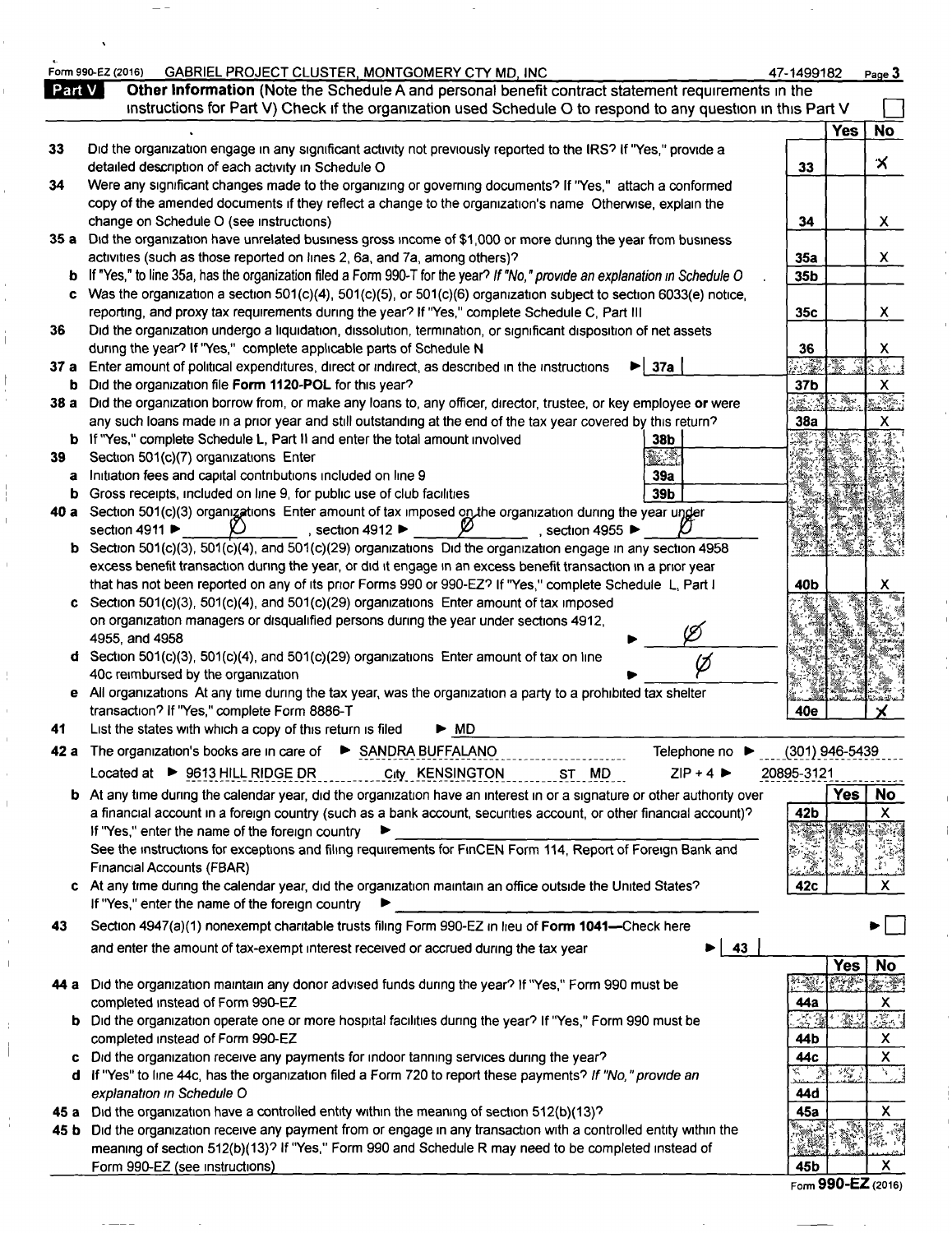| Form 990-EZ (2016) |            | GABRIEL PROJECT CLUSTER, MONTGOMERY CTY MD, INC                                                                                                    | 47-1499182 |     | Page 4 |
|--------------------|------------|----------------------------------------------------------------------------------------------------------------------------------------------------|------------|-----|--------|
|                    |            |                                                                                                                                                    |            | Yes | No     |
| 46                 |            | Did the organization engage, directly or indirectly, in political campaign activities on behalf of or in opposition                                |            |     |        |
|                    |            | to candidates for public office? If "Yes," complete Schedule C, Part I                                                                             | 46         |     |        |
| Part VI            | 50 and 51. | Section 501(c)(3) organizations only<br>All section 501(c)(3) organizations must answer questions 47-49b and 52, and complete the tables for lines |            |     |        |

|    | ou and on.<br>Check if the organization used Schedule O to respond to any question in this Part VI.           |     |     |    |
|----|---------------------------------------------------------------------------------------------------------------|-----|-----|----|
|    |                                                                                                               |     | res | No |
| 47 | Did the organization engage in lobbying activities or have a section 501(h) election in effect during the tax |     |     |    |
|    | year? If "Yes," complete Schedule C, Part II                                                                  | 47  |     |    |
| 48 | Is the organization a school as described in section 170(b)(1)(A)(ii)? If "Yes," complete Schedule E          | 48  |     |    |
|    | 49 a Did the organization make any transfers to an exempt non-charitable related organization?                | 49а |     |    |
|    |                                                                                                               |     |     |    |

**b** If "Yes," was the related organization a section 527 organization? 49b

Ţ

ł

 $\bar{1}$ 

50 Complete this table for the organization's five highest compensated employees (other than officers, directors, trustees, and key employees) who each received more than \$100,000 of compensation from the organization If there is none, enter "None "

| (a) Name and title of each employee | (b) Average<br>hours per week<br>devoted to position |                 | (c) Reportable<br>compensation<br>(Forms W-2/1099-MISC) | (d) Health benefits,<br>contributions to employee<br>benefit plans, and deferred<br>compensation | (e) Estimated amount of<br>other compensation |
|-------------------------------------|------------------------------------------------------|-----------------|---------------------------------------------------------|--------------------------------------------------------------------------------------------------|-----------------------------------------------|
| Name None                           |                                                      |                 |                                                         |                                                                                                  |                                               |
| Title                               | <b>Hr/WK</b>                                         | 00 <sub>1</sub> |                                                         |                                                                                                  |                                               |
| Name                                |                                                      |                 |                                                         |                                                                                                  |                                               |
| Title                               | <b>Hr/WK</b>                                         | 00              |                                                         |                                                                                                  |                                               |
| Name                                |                                                      |                 |                                                         |                                                                                                  |                                               |
| <u>Title</u>                        | <b>Hr/WK</b>                                         | 00              |                                                         |                                                                                                  |                                               |
| Name                                |                                                      |                 |                                                         |                                                                                                  |                                               |
| Title                               | <b>Hr/WK</b>                                         | OO              |                                                         |                                                                                                  |                                               |
| Name                                |                                                      |                 |                                                         |                                                                                                  |                                               |
| Title                               | <b>Hr/WK</b>                                         | $00\,$          |                                                         |                                                                                                  |                                               |

<sup>f</sup> Total number of other employees paid over \$100,000 ►

51 Complete this table for the organization's five highest compensated independent contractors who each received more than

\$100,000 of compensation from the organization If there is none, enter "None "

|                                     | (a) Name and business address of each independent contractor                                                                                                                                                             | (b) Type of service | (c) Compensation |  |
|-------------------------------------|--------------------------------------------------------------------------------------------------------------------------------------------------------------------------------------------------------------------------|---------------------|------------------|--|
| Name None                           | <b>Str</b>                                                                                                                                                                                                               |                     |                  |  |
| City                                | <b>ST</b>                                                                                                                                                                                                                | ZIP                 |                  |  |
| Name                                | Str                                                                                                                                                                                                                      |                     |                  |  |
| City                                | <b>ST</b>                                                                                                                                                                                                                | ZIP                 |                  |  |
| Name                                | Str                                                                                                                                                                                                                      |                     |                  |  |
| City                                | <b>ST</b>                                                                                                                                                                                                                | ZIP                 |                  |  |
| Name                                | Str                                                                                                                                                                                                                      |                     |                  |  |
| City                                | <b>ST</b>                                                                                                                                                                                                                | ZIP                 |                  |  |
| Name                                | Str                                                                                                                                                                                                                      |                     |                  |  |
| City                                | <b>ST</b>                                                                                                                                                                                                                | ZIP                 |                  |  |
| 52                                  | Did the organization complete Schedule A? Note: All section 501(d<br>completed Schedule A<br>Under penalties of perjury, I declare that I have examined this return, including accompanying :                            |                     |                  |  |
| Sign<br>Here                        | true, correct, and complete Declaration of preparer (other than officer) is based on all informat<br>Signature of officer<br><b>BUDNE REINKE, PRESIDENT</b><br>Type or print name and title                              |                     |                  |  |
| Paid<br>Preparer<br><b>Use Only</b> | Print/Type preparer's name<br>James S Fritz<br>Tax Planners, Inc.<br>▶<br>Firm's name<br>Firm's address > PO Box 6208, Falls Church, VA 22040<br>May the IRS discuss this return with the preparer shown above? See inst | Preparer's sign     |                  |  |
|                                     |                                                                                                                                                                                                                          |                     |                  |  |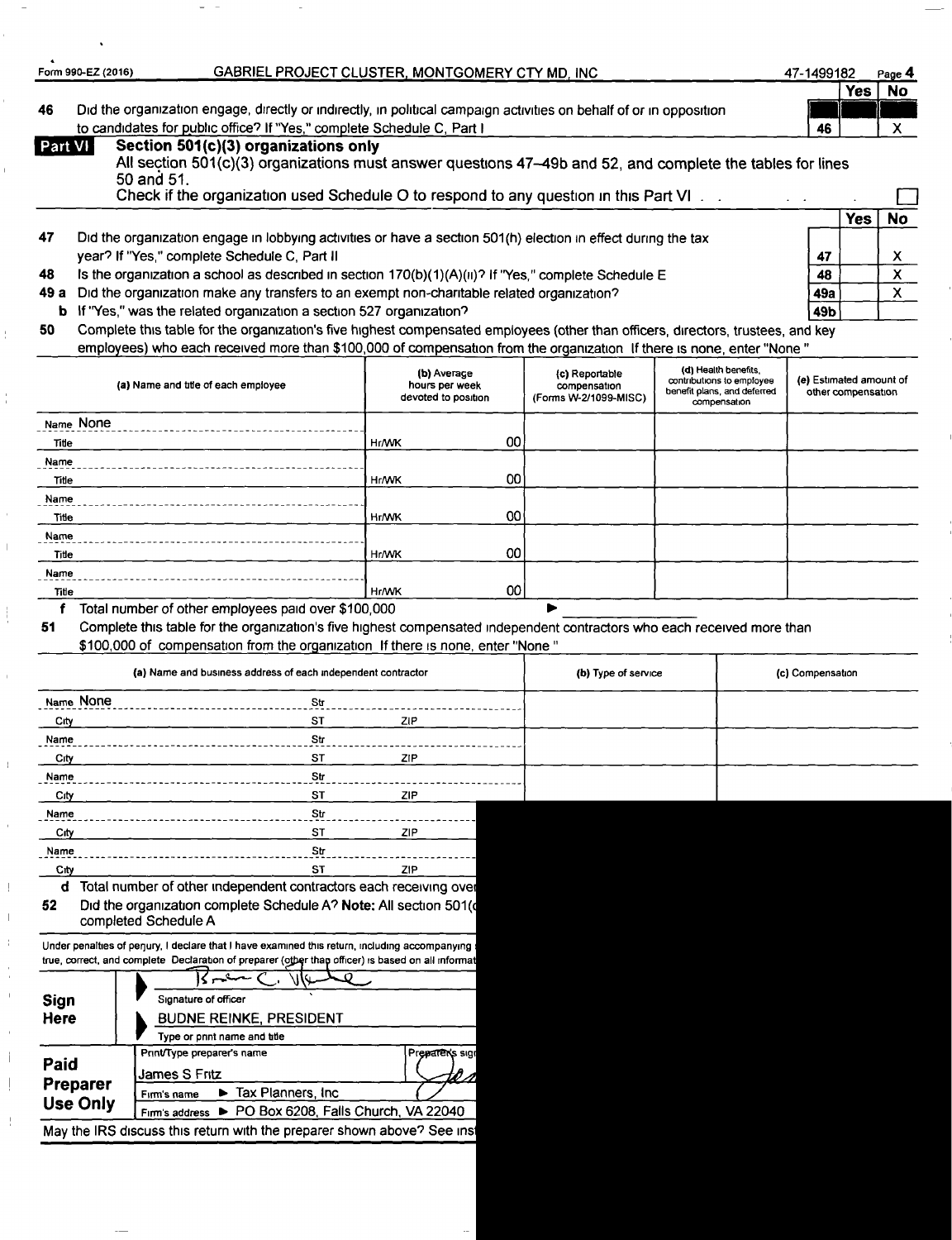| <b>SCHEDULE A</b> |                      |
|-------------------|----------------------|
|                   | (Form 990 or 990-EZ) |

## Public Charity Status and Public Support

Complete if the organization is a section 501(c)(3) organization or a section 4947(a)(1) nonexempt charitable trust <br>Attach to Form 990 or Form 990-EZ. ► Attach to Form 990 or Form 990-EZ.

|     | Department of the Treasury<br>Information about Schedule A (Form 990 or 990-EZ) and its instructions is at www.irs.gov/form990.<br>Inspection<br>Internal Revenue Service |  |  |                                                                       |                                                                                                                                                                                                                                                                                                                                                                                                                                                                               |     |                                                                   |                                                         |                                                       |  |
|-----|---------------------------------------------------------------------------------------------------------------------------------------------------------------------------|--|--|-----------------------------------------------------------------------|-------------------------------------------------------------------------------------------------------------------------------------------------------------------------------------------------------------------------------------------------------------------------------------------------------------------------------------------------------------------------------------------------------------------------------------------------------------------------------|-----|-------------------------------------------------------------------|---------------------------------------------------------|-------------------------------------------------------|--|
|     | Name of the organization<br><b>Employer identification number</b>                                                                                                         |  |  |                                                                       |                                                                                                                                                                                                                                                                                                                                                                                                                                                                               |     |                                                                   |                                                         |                                                       |  |
|     | GABRIEL PROJECT CLUSTER, MONTGOMERY CTY MD, INC<br>47-1499182                                                                                                             |  |  |                                                                       |                                                                                                                                                                                                                                                                                                                                                                                                                                                                               |     |                                                                   |                                                         |                                                       |  |
|     | Part I<br>Reason for Public Charity Status (All organizations must complete this part) See instructions                                                                   |  |  |                                                                       |                                                                                                                                                                                                                                                                                                                                                                                                                                                                               |     |                                                                   |                                                         |                                                       |  |
|     | The organization is not a private foundation because it is (For lines 1 through 12, check only one box)                                                                   |  |  |                                                                       |                                                                                                                                                                                                                                                                                                                                                                                                                                                                               |     |                                                                   |                                                         |                                                       |  |
|     | A church, convention of churches, or association of churches described in section 170(b)(1)(A)(i).<br>1                                                                   |  |  |                                                                       |                                                                                                                                                                                                                                                                                                                                                                                                                                                                               |     |                                                                   |                                                         |                                                       |  |
| 2   |                                                                                                                                                                           |  |  |                                                                       | A school described in section 170(b)(1)(A)(ii). (Attach Schedule E (Form 990 or 990-EZ))                                                                                                                                                                                                                                                                                                                                                                                      |     |                                                                   |                                                         |                                                       |  |
|     | 3<br>A hospital or a cooperative hospital service organization described in section 170(b)(1)(A)(iii).                                                                    |  |  |                                                                       |                                                                                                                                                                                                                                                                                                                                                                                                                                                                               |     |                                                                   |                                                         |                                                       |  |
| 4   | A medical research organization operated in conjunction with a hospital described in section 170(b)(1)(A)(iii). Enter the<br>hospital's name, city, and state             |  |  |                                                                       |                                                                                                                                                                                                                                                                                                                                                                                                                                                                               |     |                                                                   |                                                         |                                                       |  |
| 5   | An organization operated for the benefit of a college or university owned or operated by a governmental unit described in<br>section 170(b)(1)(A)(iv). (Complete Part II) |  |  |                                                                       |                                                                                                                                                                                                                                                                                                                                                                                                                                                                               |     |                                                                   |                                                         |                                                       |  |
| 6   |                                                                                                                                                                           |  |  |                                                                       | A federal, state, or local government or governmental unit described in section 170(b)(1)(A)(v).                                                                                                                                                                                                                                                                                                                                                                              |     |                                                                   |                                                         |                                                       |  |
| 7   |                                                                                                                                                                           |  |  | described in section 170(b)(1)(A)(vi). (Complete Part II)             | An organization that normally receives a substantial part of its support from a governmental unit or from the general public                                                                                                                                                                                                                                                                                                                                                  |     |                                                                   |                                                         |                                                       |  |
| 8   |                                                                                                                                                                           |  |  |                                                                       | A community trust described in section 170(b)(1)(A)(vi). (Complete Part II)                                                                                                                                                                                                                                                                                                                                                                                                   |     |                                                                   |                                                         |                                                       |  |
| 9   | university                                                                                                                                                                |  |  |                                                                       | An agricultural research organization described in section 170(b)(1)(A)(ix) operated in conjunction with a land-grant college<br>or university or a non-land-grant college of agriculture (see instructions) Enter the name, city, and state of the college or                                                                                                                                                                                                                |     |                                                                   |                                                         |                                                       |  |
| 10  | x                                                                                                                                                                         |  |  |                                                                       | An organization that normally receives (1) more than 33 1/3% of its support from contributions, membership fees, and gross<br>receipts from activities related to its exempt functions—subject to certain exceptions, and (2) no more than 33 1/3% of its<br>support from gross investment income and unrelated business taxable income (less section 511 tax) from businesses<br>acquired by the organization after June 30, 1975 See section 509(a)(2). (Complete Part III) |     |                                                                   |                                                         |                                                       |  |
| 11  |                                                                                                                                                                           |  |  |                                                                       | An organization organized and operated exclusively to test for public safety See section 509(a)(4).                                                                                                                                                                                                                                                                                                                                                                           |     |                                                                   |                                                         |                                                       |  |
| 12  |                                                                                                                                                                           |  |  |                                                                       | An organization organized and operated exclusively for the benefit of, to perform the functions of, or to carry out the purposes<br>of one or more publicly supported organizations described in section 509(a)(1) or section 509(a)(2). See section 509(a)(3).<br>Check the box in lines 12a through 12d that describes the type of supporting organization and complete lines 12e, 12f, and 12g                                                                             |     |                                                                   |                                                         |                                                       |  |
| a   |                                                                                                                                                                           |  |  | organization You must complete Part IV, Sections A and B.             | Type I. A supporting organization operated, supervised, or controlled by its supported organization(s), typically by giving<br>the supported organization(s) the power to regularly appoint or elect a majority of the directors or trustees of the supporting                                                                                                                                                                                                                |     |                                                                   |                                                         |                                                       |  |
| b   |                                                                                                                                                                           |  |  | organization(s) You must complete Part IV, Sections A and C.          | Type II. A supporting organization supervised or controlled in connection with its supported organization(s), by having<br>control or management of the supporting organization vested in the same persons that control or manage the supported                                                                                                                                                                                                                               |     |                                                                   |                                                         |                                                       |  |
| c   |                                                                                                                                                                           |  |  |                                                                       | Type III functionally integrated. A supporting organization operated in connection with, and functionally integrated with,<br>its supported organization(s) (see instructions) You must complete Part IV, Sections A, D, and E.                                                                                                                                                                                                                                               |     |                                                                   |                                                         |                                                       |  |
| d   |                                                                                                                                                                           |  |  |                                                                       | Type III non-functionally integrated. A supporting organization operated in connection with its supported organization(s)<br>that is not functionally integrated The organization generally must satisfy a distribution requirement and an attentiveness<br>requirement (see instructions) You must complete Part IV, Sections A and D, and Part V.                                                                                                                           |     |                                                                   |                                                         |                                                       |  |
| е   |                                                                                                                                                                           |  |  |                                                                       | Check this box if the organization received a written determination from the IRS that it is a Type I, Type II, Type III                                                                                                                                                                                                                                                                                                                                                       |     |                                                                   |                                                         |                                                       |  |
| f   | Enter the number of supported organizations                                                                                                                               |  |  |                                                                       | functionally integrated, or Type III non-functionally integrated supporting organization                                                                                                                                                                                                                                                                                                                                                                                      |     |                                                                   |                                                         | $\Omega$                                              |  |
| g   |                                                                                                                                                                           |  |  | Provide the following information about the supported organization(s) |                                                                                                                                                                                                                                                                                                                                                                                                                                                                               |     |                                                                   |                                                         |                                                       |  |
|     | (i) Name of supported organization                                                                                                                                        |  |  | (ii) EIN                                                              | (iii) Type of organization<br>(described on lines 1-10<br>above (see instructions))                                                                                                                                                                                                                                                                                                                                                                                           |     | (iv) is the organization<br>listed in your governing<br>document? | (v) Amount of monetary<br>support (see<br>instructions) | (vi) Amount of<br>other support (see<br>instructions) |  |
|     |                                                                                                                                                                           |  |  |                                                                       |                                                                                                                                                                                                                                                                                                                                                                                                                                                                               | Yes | No                                                                |                                                         |                                                       |  |
| (A) |                                                                                                                                                                           |  |  |                                                                       |                                                                                                                                                                                                                                                                                                                                                                                                                                                                               |     |                                                                   |                                                         |                                                       |  |
| (B) |                                                                                                                                                                           |  |  |                                                                       |                                                                                                                                                                                                                                                                                                                                                                                                                                                                               |     |                                                                   |                                                         |                                                       |  |
| (C) |                                                                                                                                                                           |  |  |                                                                       |                                                                                                                                                                                                                                                                                                                                                                                                                                                                               |     |                                                                   |                                                         |                                                       |  |
| (D) |                                                                                                                                                                           |  |  |                                                                       |                                                                                                                                                                                                                                                                                                                                                                                                                                                                               |     |                                                                   |                                                         |                                                       |  |
| (E) |                                                                                                                                                                           |  |  |                                                                       |                                                                                                                                                                                                                                                                                                                                                                                                                                                                               |     |                                                                   |                                                         |                                                       |  |

Total O.V, 0 0

For Paperwork Reduction Act Notice, see the Instructions for Form 990 or 990-EZ. Schedule A (Form 990 or 990-EZ) 2016 HTA

OMB No 1545-0047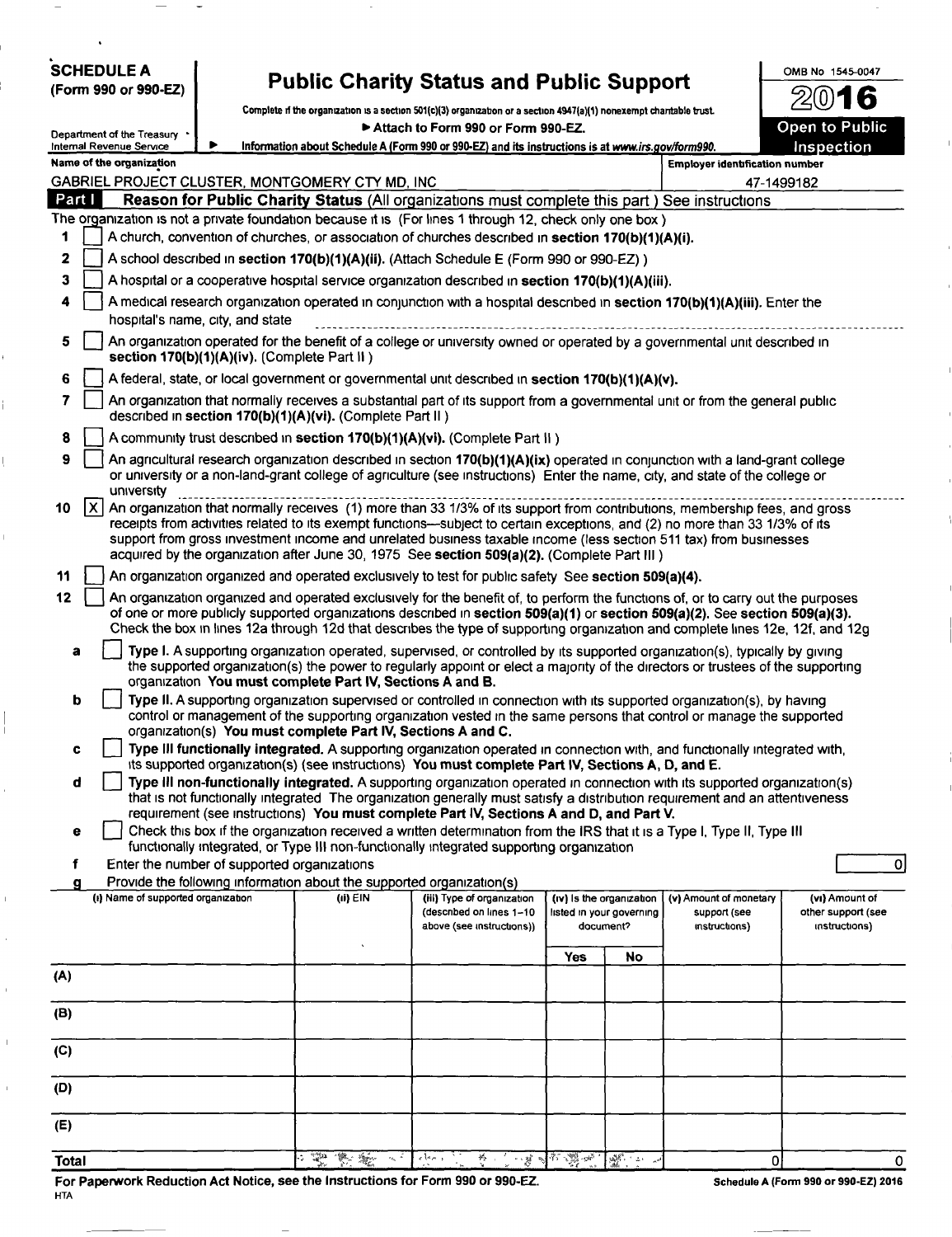## n 990 or 990-EZ) 2016 GABRIEL PROJECT CLUSTER, MONTGOMERY CTY MD, INC 47-1499182 Page 3 Example A (Form 990 or 990-EZ) 2016<br> **Part III Support Sched**

 $\overline{1}$ 

 $\mathbf{r}$  $\ddot{\phantom{0}}$  $\mathbf{r}$ 

| <b>Part III</b> | Support Schedule for Organizations Described in Section 509(a)(2)                                                 |
|-----------------|-------------------------------------------------------------------------------------------------------------------|
|                 | (Complete only if you checked the box on line 10 of Part I or if the organization failed to qualify under Part II |
|                 | If the organization fails to qualify under the tests listed below, please complete Part II)                       |
|                 | <b>Section A. Public Support</b>                                                                                  |

|     | ▶<br>Calendar year (or fiscal year beginning in)                                                                                                                                                                                                            | (a) 2012 | $(b)$ 2013 | $(c)$ 2014 | $(d)$ 2015 |    | (e) 2016 | (f) Total |
|-----|-------------------------------------------------------------------------------------------------------------------------------------------------------------------------------------------------------------------------------------------------------------|----------|------------|------------|------------|----|----------|-----------|
| 1.  | Gifts, grants, contributions, and membership fees                                                                                                                                                                                                           |          |            |            |            |    |          |           |
|     | received (Do not include any "unusual grants")                                                                                                                                                                                                              |          |            | 32,161     | 40,633     |    | 52,799   | 125,593   |
| 2   | Gross receipts from admissions, merchandise<br>sold or services performed, or facilities                                                                                                                                                                    |          |            |            |            |    |          |           |
|     | furnished in any activity that is related to the                                                                                                                                                                                                            |          |            |            |            |    |          |           |
|     | organization's tax-exempt purpose                                                                                                                                                                                                                           |          |            |            |            |    |          | 0         |
| 3   | Gross receipts from activities that are not an                                                                                                                                                                                                              |          |            |            |            |    |          |           |
|     | unrelated trade or business under section 513                                                                                                                                                                                                               |          |            |            |            |    |          | 0         |
|     | Tax revenues levied for the organization's                                                                                                                                                                                                                  |          |            |            |            |    |          |           |
|     | benefit and either paid to or expended on                                                                                                                                                                                                                   |          |            |            |            |    |          |           |
|     | its behalf                                                                                                                                                                                                                                                  |          |            |            |            |    |          | 0         |
| 5   | The value of services or facilities                                                                                                                                                                                                                         |          |            |            |            |    |          |           |
|     | furnished by a governmental unit to the                                                                                                                                                                                                                     |          |            |            |            |    |          |           |
|     | organization without charge                                                                                                                                                                                                                                 |          |            |            |            |    |          |           |
|     | Total. Add lines 1 through 5                                                                                                                                                                                                                                | 0        | 0          | 32,161     | 40,633     |    | 52,799   | 125,593   |
|     | 7a Amounts included on lines 1, 2, and 3                                                                                                                                                                                                                    |          |            |            |            |    |          |           |
|     | received from disqualified persons                                                                                                                                                                                                                          |          |            |            |            |    |          | 0         |
|     | <b>b</b> Amounts included on lines 2 and 3 received                                                                                                                                                                                                         |          |            |            |            |    |          |           |
|     | from other than disqualified persons that                                                                                                                                                                                                                   |          |            |            |            |    |          |           |
|     | exceed the greater of \$5,000 or 1% of the                                                                                                                                                                                                                  |          |            |            |            |    |          |           |
|     | amount on line 13 for the year                                                                                                                                                                                                                              |          |            |            |            |    |          | 0         |
|     | c Add lines 7a and 7b                                                                                                                                                                                                                                       | Ω        | Ω          |            | O          |    | o        | 0         |
|     | Public support (Subtract line 7c from                                                                                                                                                                                                                       |          |            |            |            |    |          |           |
|     | line 6)                                                                                                                                                                                                                                                     |          |            |            |            |    |          | 125,593   |
|     | <b>Section B. Total Support</b>                                                                                                                                                                                                                             |          |            |            |            |    |          |           |
|     | Calendar year (or fiscal year beginning in)                                                                                                                                                                                                                 | (a) 2012 | $(b)$ 2013 | $(c)$ 2014 | $(d)$ 2015 |    | (e) 2016 | (f) Total |
| 9   | Amounts from line 6                                                                                                                                                                                                                                         | 0        | 0          | 32,161     | 40,633     |    | 52,799   | 125,593   |
|     | 10a Gross income from interest, dividends,                                                                                                                                                                                                                  |          |            |            |            |    |          |           |
|     | payments received on securities loans,                                                                                                                                                                                                                      |          |            |            |            |    |          |           |
|     | rents, royalties and income from similar sources                                                                                                                                                                                                            |          |            |            |            |    |          | 0         |
|     | <b>b</b> Unrelated business taxable income (less                                                                                                                                                                                                            |          |            |            |            |    |          |           |
|     | section 511 taxes) from businesses                                                                                                                                                                                                                          |          |            |            |            |    |          |           |
|     | acquired after June 30, 1975                                                                                                                                                                                                                                |          |            |            |            |    |          | 0         |
|     | c Add lines 10a and 10b                                                                                                                                                                                                                                     | 0        | 0          | 0          | 0          |    | 0        | 0         |
| 11  | Net income from unrelated business                                                                                                                                                                                                                          |          |            |            |            |    |          |           |
|     | activities not included in line 10b, whether                                                                                                                                                                                                                |          |            |            |            |    |          |           |
|     | or not the business is regularly carried on                                                                                                                                                                                                                 |          |            |            |            |    |          | 0         |
|     | 12 Other income Do not include gain or                                                                                                                                                                                                                      |          |            |            |            |    |          |           |
|     | loss from the sale of capital assets                                                                                                                                                                                                                        |          |            |            |            |    |          |           |
|     | (Explain in Part VI)                                                                                                                                                                                                                                        |          |            |            |            |    |          | 0         |
|     | 13 Total support. (Add lines 9, 10c, 11,                                                                                                                                                                                                                    |          |            |            |            |    |          |           |
|     | and $12$ )                                                                                                                                                                                                                                                  | 0        | 0          | 32,161     | 40,633     |    | 52,799   | 125,593   |
| 14. | First five years. If the Form 990 is for the organization's first, second, third, fourth, or fifth tax year as a section 501(c)(3)                                                                                                                          |          |            |            |            |    |          |           |
|     | organization, check this box and stop here                                                                                                                                                                                                                  |          |            |            |            |    |          |           |
|     | <b>Section C. Computation of Public Support Percentage</b>                                                                                                                                                                                                  |          |            |            |            |    |          |           |
| 15  | Public support percentage for 2016 (line 8, column (f) divided by line 13, column (f))                                                                                                                                                                      |          |            |            |            | 15 |          | 100 00%   |
| 16  | Public support percentage from 2015 Schedule A, Part III, line 15                                                                                                                                                                                           |          |            |            |            | 16 |          | 100 00%   |
|     | Section D. Computation of Investment Income Percentage                                                                                                                                                                                                      |          |            |            |            |    |          |           |
| 17  | Investment income percentage for 2016 (line 10c, column (f) divided by line 13, column (f))                                                                                                                                                                 |          |            |            |            | 17 |          | 0 00%     |
| 18  | Investment income percentage from 2015 Schedule A, Part III, line 17                                                                                                                                                                                        |          |            |            |            | 18 |          | 0 00%     |
|     | 19a 33 1/3% support tests—2016. If the organization did not check the box on line 14, and line 15 is more than 33 1/3%, and line 17 is                                                                                                                      |          |            |            |            |    |          | ► ⊠       |
|     | not more than 33 1/3%, check this box and stop here. The organization qualifies as a publicly supported organization<br>b 33 1/3% support tests—2015. If the organization did not check a box on line 14 or line 19a, and line 16 is more than 33 1/3%, and |          |            |            |            |    |          |           |
|     | line 18 is not more than 33 1/3%, check this box and stop here. The organization qualifies as a publicly supported organization                                                                                                                             |          |            |            |            |    |          |           |
| 20  | Private foundation. If the organization did not check a box on line 14, 19a, or 19b, check this box and see instructions                                                                                                                                    |          |            |            |            |    |          |           |
|     |                                                                                                                                                                                                                                                             |          |            |            |            |    |          |           |